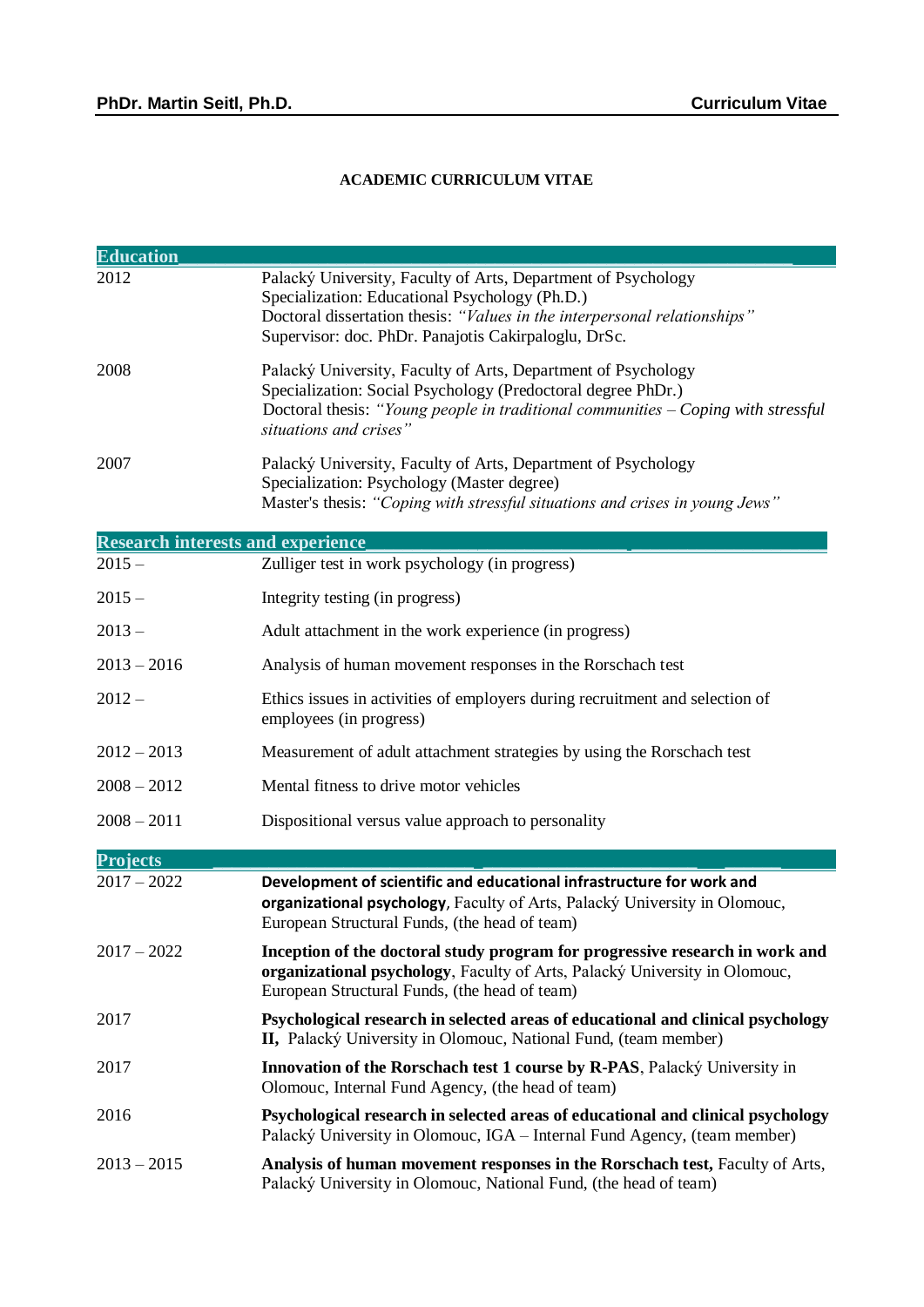| $2013 - 2014$              | Creation and further development of partnership for research fellowship and<br>applied research at department of psychology, Faculty of Arts, Palacký<br>University in Olomouc, European Structural Funds, (the head of team)                                                  |
|----------------------------|--------------------------------------------------------------------------------------------------------------------------------------------------------------------------------------------------------------------------------------------------------------------------------|
| $2012 - 2015$              | <b>Education modularization in management and psychology at Palacky</b><br>University in Olomouc through innovation and linking between Economic and<br>Psychology study programs, Faculty of Arts, Palacký University in Olomouc,<br>European Structural Funds, (team member) |
| $2011 - 2014$              | <b>Application of development potential, Transport Research Centre, European</b><br>Structural Funds, (partner and team member)                                                                                                                                                |
| $2009 - 2012$              | Innovation and development of psychological studies at<br>Palacký University in Olomouc, Faculty of Arts, Palacký University in Olomouc,<br>European Structural Funds, (team member)                                                                                           |
| $2009 - 2010$              | Actualization of "Metodika 9202" - methodology for examining and<br>evaluating drivers of motor vehicles by traffic psychologists, The Ministry of<br>Transport, (partner and team member)                                                                                     |
| <b>Teaching experience</b> |                                                                                                                                                                                                                                                                                |
| 2017                       | Human Resources Management                                                                                                                                                                                                                                                     |
| $2013 -$ to date           | <b>Organizational Culture</b>                                                                                                                                                                                                                                                  |

| $2013 -$ to date<br>$2010 -$ to date<br>$2010 -$ to date<br>$2009 - 2012$ | $\sigma$ r guinzational $\sigma$ antar $\sigma$<br>Managerial Psychology<br>Employees' Recruitment and Selection<br><b>Rorschach Test</b><br><b>Intercultural Psychology</b>                                                                                                             |
|---------------------------------------------------------------------------|------------------------------------------------------------------------------------------------------------------------------------------------------------------------------------------------------------------------------------------------------------------------------------------|
| <b>Work experience</b>                                                    |                                                                                                                                                                                                                                                                                          |
| $2011 -$ till now                                                         | <b>Assistant Professor</b><br>Employer: Palacký University, Philosophical Faculty, Department of Psychology<br>Address: Vodární 6, 779 00 Olomouc, www.psych.upol.cz<br>Responsibilities: research, course teaching, projects (research and management)                                  |
| $2010 - 2011$                                                             | <b>Head of HR project department</b><br><i>Employer:</i> Meopta – optika, s.r.o.<br>Address: 1 Kabelíkova, 750 02 Přerov, www.meopta.com<br><i>Responsibilities:</i> team leading, development of new HR processes, innovation of<br>HR processes                                        |
| $2007 - 2010$                                                             | <b>HR</b> specialist<br><i>Employer:</i> Meopta – optika, s.r.o.<br>Address: 1 Kabelíkova, 750 02 Přerov, www.meopta.com<br><i>Responsibilities:</i> independent arrangement processes of evaluation and satisfaction;<br>coaching; psychological diagnostics; recruitment and selection |

|                  | <b>Academic and administrative Experience</b>                          |  |
|------------------|------------------------------------------------------------------------|--|
| $2014 - 2017$    | Member of the Academic Senate, Faculty of Arts, Palacký University     |  |
| $2013 -$ to date | Deputy Head of the Department of Psychology                            |  |
| $2012 -$ to date | Head of the Unit for Work and Organizational Psychology, Department of |  |
|                  | Psychology, Faculty of Arts, Palacký University                        |  |

| <b>Trainings</b> |                                                                              |
|------------------|------------------------------------------------------------------------------|
| 2015             | Sociomapping of teams, QED Group, Prague                                     |
| 2014             | Cultural Transformation Tools, Barrett Value Centre, Hague                   |
| 2014             | Psychodiagnostics methods, Testcentrum – Hogrefe, Prague                     |
| 2014             | Organizational Culture and Change, Itim International, Saalfelden and Lisbon |
| 2013             | Balanced Scorecard in the practice, Gradua-Cegos, Praha                      |
| 2013             | Team Role Accreditation, Belbin                                              |
| 2013             | Thematic Apperception Test, Psychiatric Hospital Bohnice, Prague             |
| 2013             | Hogan Assessment, Hogan Assessment System, Praha                             |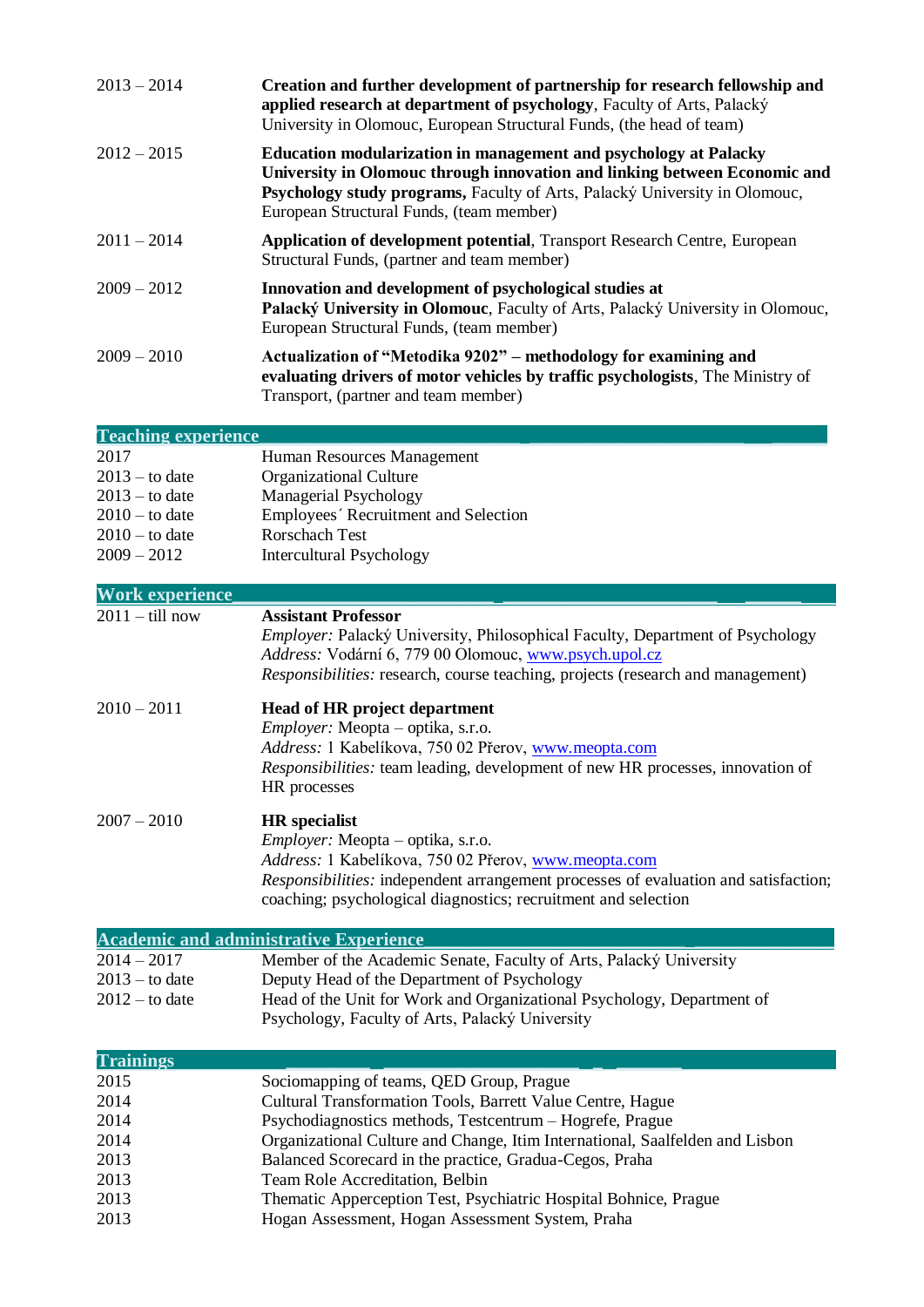| 2010               | Project Management, IPMA, ACSA, Brno                        |
|--------------------|-------------------------------------------------------------|
| 2010               | Lean Management, DC Vision, Opava                           |
| 2009               | Rorschach test – trainer course, IPVZ, Prague               |
| 2008               | Rorschach test – basic course, PhDr. Anton Polák, Brno      |
| 2006               | Communication and Argumentation, ACSA, Brno                 |
| 2006               | Managerial techniques, TAL, Olomouc                         |
| 2005               | Crisis intervention, Remedium, Prague                       |
| <b>Memberships</b> |                                                             |
| Since $2015$       | Czech Association of Work and Organizational Psychologists  |
| Since $2013$       | European Association for Work and Organizational Psychology |
| Since 2009         | Czech Society for Rorschach and Projective Methods          |
| Since 2009         | International Society for Rorschach and Projective Methods  |
|                    |                                                             |

## Publications

**SCHNEIDEROVÁ, K. & SEITL, M. (2018).** Pětifaktorový model osobnosti a experimentální škála kontraproduktivního pracovního chování. [Five Factor Personality Model and Experimental Scale of Counterproductive Work Behavior]. In E. Maierová, L. Viktorová, J. Suchá, & M. Dolejš (Eds.), Sborník odborných příspěvků konference PhD existence 2018. Olomouc: VUP.

**SEITL, M. & CHARVÁT, M. (2018).** Attachment styles: A motivational framework of personality dispositions in selection and counseling. Individual and Society, 21(1), 12-28.

**SEITL, M. & ANDRLE, I. (2017**). ROR online: Asistenční on-line program pro zápis, skórování a vyhodnocení protokolů Rorschachovy metody administrované s využitím Komprehenzivního systému [Software]. Kuřim: IPS.

**SEITL, M. & STŘELEC, J. (2017).** Pracovní mobilita u pedagogů základních škol ve světle teorie vztahové vazby. [Job Mobility in the Light of the Adult Attachment Theory in Teachers of Elementary Schools]. In A. Gregar, M. Horák (Eds.), Mezinárodní konference psychologie práce a organizace 2017. Sborník příspěvků. Zlín: UTB.

**MOLINARI, A. & SEITL, M. (2017).** Projektivní metody v ověřování způsobilosti uchazečů o služební poměr v bezpečnostních sborech České republiky: Rozsah a účel použití. [Projective Methods in Verification of Responsibilities of Service Providers in the Czech Republic Safety Forces: Scope an Purpose of Use]. In A. Gregar, M. Horák (Eds.), Mezinárodní konference psychologie práce a organizace 2017. Sborník příspěvků. Zlín: UTB.

**STŘELEC, J. & SEITL, M. (2017).** Work-life balance u pedagogů základních škol ve světle teorie vztahové vazby. [Work-life balance in the light of the adult attachment theory in teachers of elementary schools]. Psychologie a její kontexty, 8(2), 73-84.

**SEITL, M., CHARVÁT, M., & JUŘICOVÁ, K. (2017).** Česká verze škály emocionální empatie. [The Czech Version of Emotional Empathy Scale]. E-psychologie,11(2), 47-70. Retrieved from [http://e](http://e-psycholog.eu/pdf/seitl_etal.pdf)[psycholog.eu/pdf/seitl\\_etal.pdf](http://e-psycholog.eu/pdf/seitl_etal.pdf)

**VAVRYSOVÁ, L., & SEITL, M. (2016).** Potenciál vybraných typologií a modelů organizační kultury pro výzkum a praxi. [The potential of the selected typologies and models of organizational culture for the research and practice]. Psychologie a její kontexty, 7(2), 15-29.

**SEITL, M. (2016).** Testy schopností aneb co dokážou a co ne? [The ability tests. What do they manage and what not? ]. In Bělohlávek, F. (Ed.), Jak vybrat správného člověka na správné místo. Úspěšný personální výběr (pp. 65-94). Praha: Grada.

**SEITL, M., & LEČBYCH, M. (2016).** Lidská pohybová determinanta v Rorschachově metodě. [Human movement determinant in the Rorschach method]. Olomouc: VUP.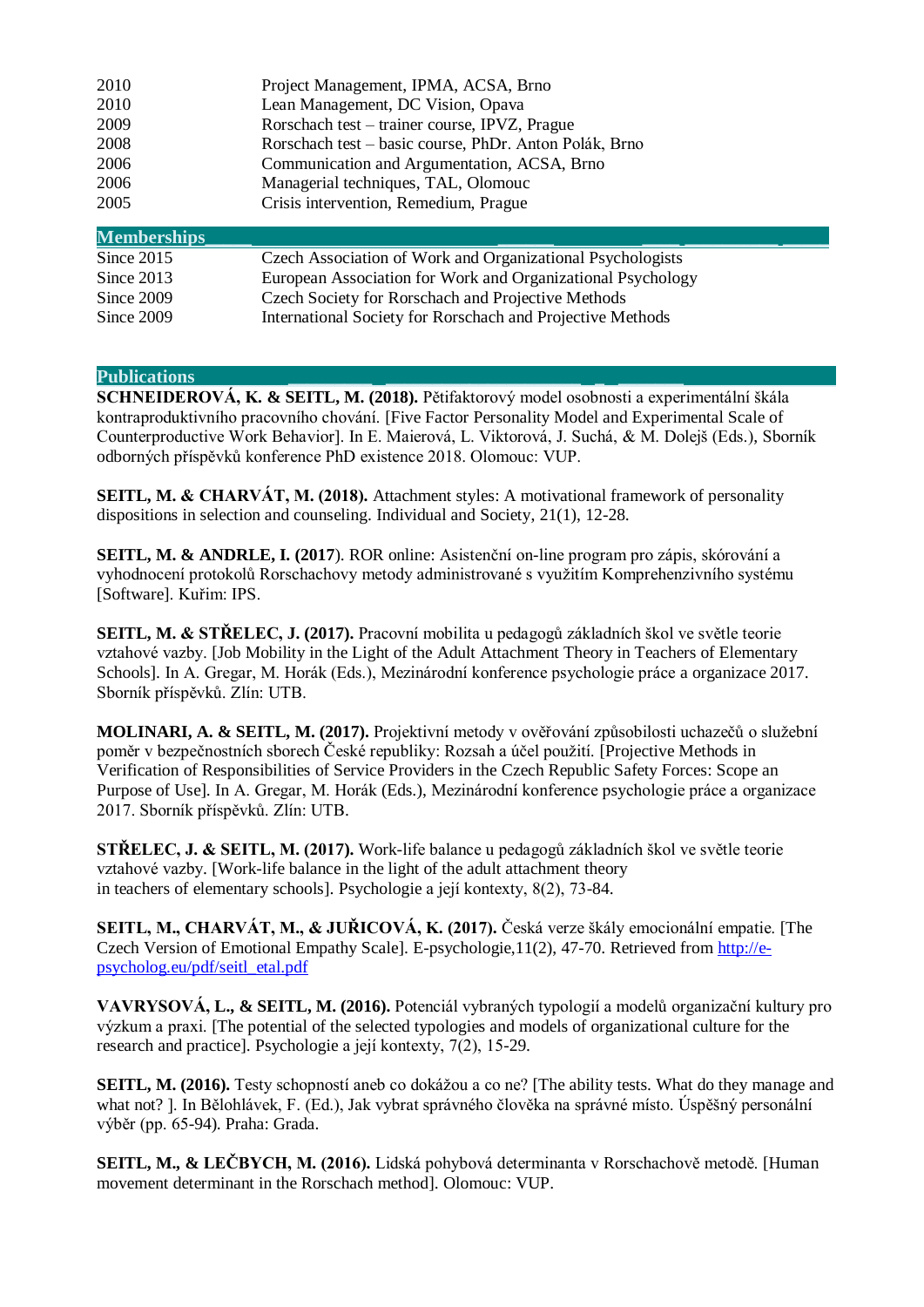**SEITL, M., CHARVÁT, M., & LEČBYCH, M. (2016).** Psychometrické charakteristiky české verze škály Experiences in Close Relationships (ECR). [Psychometric Characteristics of The Czech Version of Experiences in Close Relationships Scale]. Czechoslovak Psychology, 60(4), pp 351-371.

**SEITLOVÁ, K., KASALOVÁ, B., & SEITL, M. (2015).** Work Environment Preferences of Generation Y in Relation to Attachment Theory. In J. C. Dias Rouco (Ed.), Proceedings of the 11th European Conference on Management Leadership and Governance. Reading: Academic Conferences and Publishing International Limited.

**VAVRYSOVÁ, L., SEITL, M., &VTÍPIL, Z. (2015).** Facilitace zájmu o organizační kulturu v kontextu Hofstedeho modelu strategie, kultury a změn. [Facilitation of interest in organizational culture in the context of Hofstedes' model on strategy, culture and change]. In M. Rymeš, I. Gillernová (Eds.), Psychologie práce a organizace 2015: Kvalita pracovního života. Sborník příspěvků. Praha: MATFYZPRESS.

**SEITL, M. (2015).** Testové psychodiagnostické metody pro výběr zaměstnanců. [Test psychological diagnostics methods for employees' selection]. Olomouc: VUP.

**SEITL, M. et al. (2014).** Manuál praxí a stáží Katedry psychologie FF UP v Olomouci. [Handbook of practical trainings and study visits of the Department of Psychology FF UP in Olomouc]. Olomouc: VUP.

**SEITL, M. (2014).** Teorie vztahové vazby v dospělosti a sebeposouzení osobnostních charakteristik relevantních v pracovním prostředí. [The Attachment theory in adulthood and self-report measurement of personality characteristics connected to the working environment]. In Fedáková, D., Bozogáňová, M., Ištoňová, L. (Eds.) Zborník príspevkov z 13. ročníka medzinárodnej konferencie "Psychológia práce a organizácie 2014". Kosice: SVÚ SAV. ISBN: 978-80-89524-15-0.

**MAROUŠKOVÁ, I., & SEITL, M. (2014).** Pracovní zátež, životní spokojenost a work-life balance zaměstnanců přímé péče v domovech pro seniory v jižních Čechách a Praze. [Work-load, Life Satisfaction and Work-life Balance of Staff Working in Direct Care in Nursing Homes of South Bohemia and Prague]. Sociální práce, 14(1), pp. 40-50.

**LEČBYCH, M., & SEITL, M. (2013).** Correlations between Self-reports of Attachment Dimensions and the Rorschach Oral Dependency Scale in a Sample of Czech Adults. Rorschachiana: Journal of International Society for the Rorschach, 34(2), pp. 137-155.

**SEITL, M., & VTÍPIL, Z. (2013).** Otázky motivace a interpersonálních charakteristik osobnosti při výběrů zaměstnanců s použitím Rorschachovy metody. [The Issues of Motivation and Interpersonal Characteristics in the Selection of Employees by the Rorschach test]. In Lovaš, L., Vasková, K. (Eds.) Zborník z medzinárodnej konferencie "Psychológia práce a organizácie 2012". Kosice: UPJS. ISBN: 978-80-8152-086-0.

**ŠUCHA, M., & SEITL, M. (2013).** Psychické vlastnosti a funkce posuzované v dopravněpsychologickém vyšetření. [Psychological Characteristics and Functions Assessed in Drivers´ Psychological Assessment]. In Šucha, M., Rehnová, V., Kořán, M., Černochová, D., Dopravní psychologie pro praxi (pp. 44-77). Praha: Grada.

**ŠUCHA, M., SEITL, M., & ČERNOCHOVÁ, D. (2013).** Diagnostické metody pro

dopravněpsychologické vyšetření. [Psychodiagnostics Methods for Drivers´ Psychological Assessment]. In Šucha, M., Rehnová, V., Kořán, M., Černochová, D., Dopravní psychologie pro praxi (pp. 97-132). Praha: Grada.

**SEITL, M., & VAVRYSOVÁ, L. (Eds., 2013).** Psychologie práce a organizace 2013. Sborník příspěvků. [Work and Organizational Psychology 2013. Collection of Contributions]. Olomouc: VUP.

**SEITL, M. (2012).** Poznávání interpersonálních charakteristik osobnosti. [Discovering Interpersonal Personality Characteristics]. Olomouc: VUP.

**SEITL, M. (2012).** Rizika v projektu. [Risks in Project Management]. In Bendová, K. et al., Základy projektového řízení (pp. 35-53). Olomouc: VUP.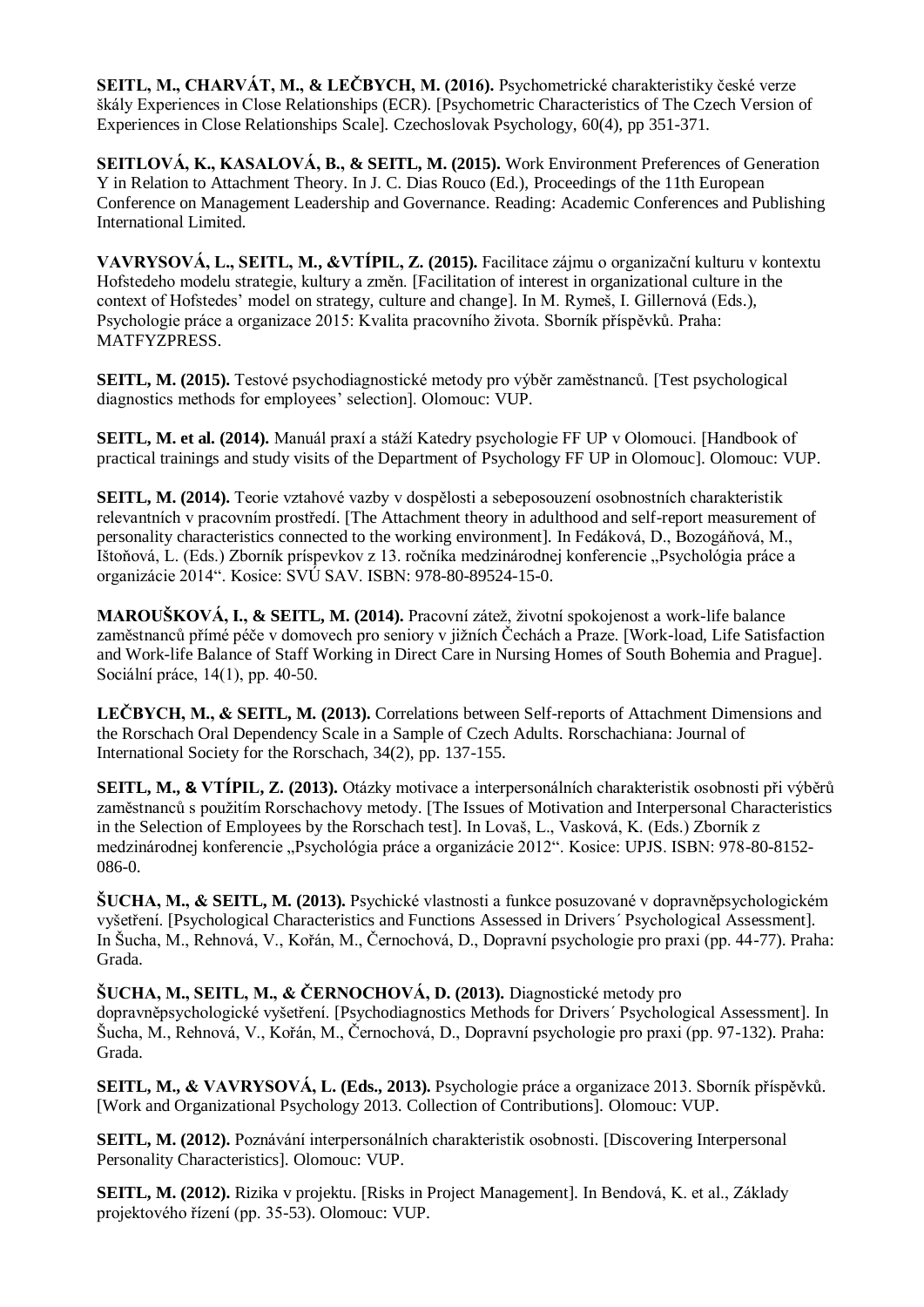**SEITL, M. (2012).** Význam hodnot v interpersonálních vztazích [The Role of Values in Interpersonal Relationships] (Doctoral dissertation thesis). Retrieved from https://theses.cz/.

**ŠUCHA, M. & SEITL, M. (2012).** The Role of Personality Qualities in Driving. Transactions on Transport Sciences, 4(4), pp. 225-232.

**SEITL, M. (2011).** Hodnocení zaměstnanců dělnických profesí ve velkých společnostech – zakázková řešení procesů řízení lidských zdrojů [Assessment of Workers in Large Companies: Custom-build Solutions of HR Proceses]. In Buchtová, B., Š., Kulhavý, V., Procházka, J. (Eds.) Sborník Konference psychologie práce a organizace. Brno: Masarykova univerzita. ISBN: 978-80-210-5490-5

**ŠUCHA, M. & SEITL, M. (2010).** Metodické postupy a diagnostické metody pro dopravně psychologické vyšetření [Methodology and Diagnostic Methods in Drivers´ Psychological Assessment]. In Sborník z mezinárodní vědecké konference o dopravní psychologii Bratislava 2010. Bratislava: Slovenská zdravotnická univerzita Bratislava.

**SEITL, M.; ŠUCHA, M. (Eds.). (2010).** Manuál doporučených psychodiagnostických metod pro vyšetřování a posuzování psychické způsobilosti k řízení motorových vozidel [Manual of Recommended Psychodiagnostic Methods in Assessment of Mental Fitness to Drive Motor Vehicles]. Metodika. Praha: Ministerstvo dopravy ČR.

**SEITL, M. (2010).** Uplatnění psychodiagnostických metod v procesu firemního vzdělávání [Psychodiagnostics Methods in Company Education Process]. In Sarmány-Schuller, I., Bratská, M. (Eds.). Sborník konference Psychologické dny 2009: "Premeny psychológie v európskom priestore". Bratislava: Slovenská psychologická společnost při SAV. ISBN: 978-80-89236-74-9

**SEITL, M. (2009).** Možnosti psychologické diagnostiky agrese, agresivity a hněvu v dopravní psychologii [Potential of Psychological Assessment of Aggression, Aggressiveness and Anger in Traffic Psychology]. In Šucha, M. (Ed.), Agresivita na cestách, (111-125). Olomouc: VUP. ISBN: 978-80-244-2375-3.

**SEITL, M. (2009).** Mladí lidé a tradiční komunity- osobnostní znaky a zvládání zátěže [Young People in Traditional Communities: Coping with Stressful Situations and Crises]. In Heller, D., Charvát, M., Sobotková, I. (Eds.). (2009). Sborník konference Psychologické dny 2008: Já, my a oni. (pp. 9 na CD). Brno: Masarykova univerzita ve spolupráci s Českomoravskou psychologickou společností. ISBN: 978-80- 210-4938-3.

## **Conferences and congresses attended \_\_\_\_\_\_\_\_\_ \_\_\_\_\_\_\_\_\_\_\_\_\_\_\_\_\_\_\_\_\_ \_ \_**

- 2018 **Conference of Work and Organizational Psychology 2018,** Kosice, Slovak Republic Paper session
- 2018 **PhD Existence 2018, Olomouc, Czech Republic.** Paper session
- 2017 **Conference on Psychological Diagnostics**, Brno, Czech Republic Paper session
- 2017 **EAWOP 2017**, Dublin, Ireland Interactive poster session
- 2017 **Conference of Work and Organizational Psychology 2017,** Zlin, Czech Republic Keynote, Paper session
- 2016 **Conference of Work and Organizational Psychology 2016,** Nitra, Slovak Republic Paper session
- 2015 **Knowledge for Market Use 2015**, Olomouc, Czech Republic Paper session
- 2015 **Conference of Work and Organizational Psychology 2015,** Prague, Czech Republic Paper session